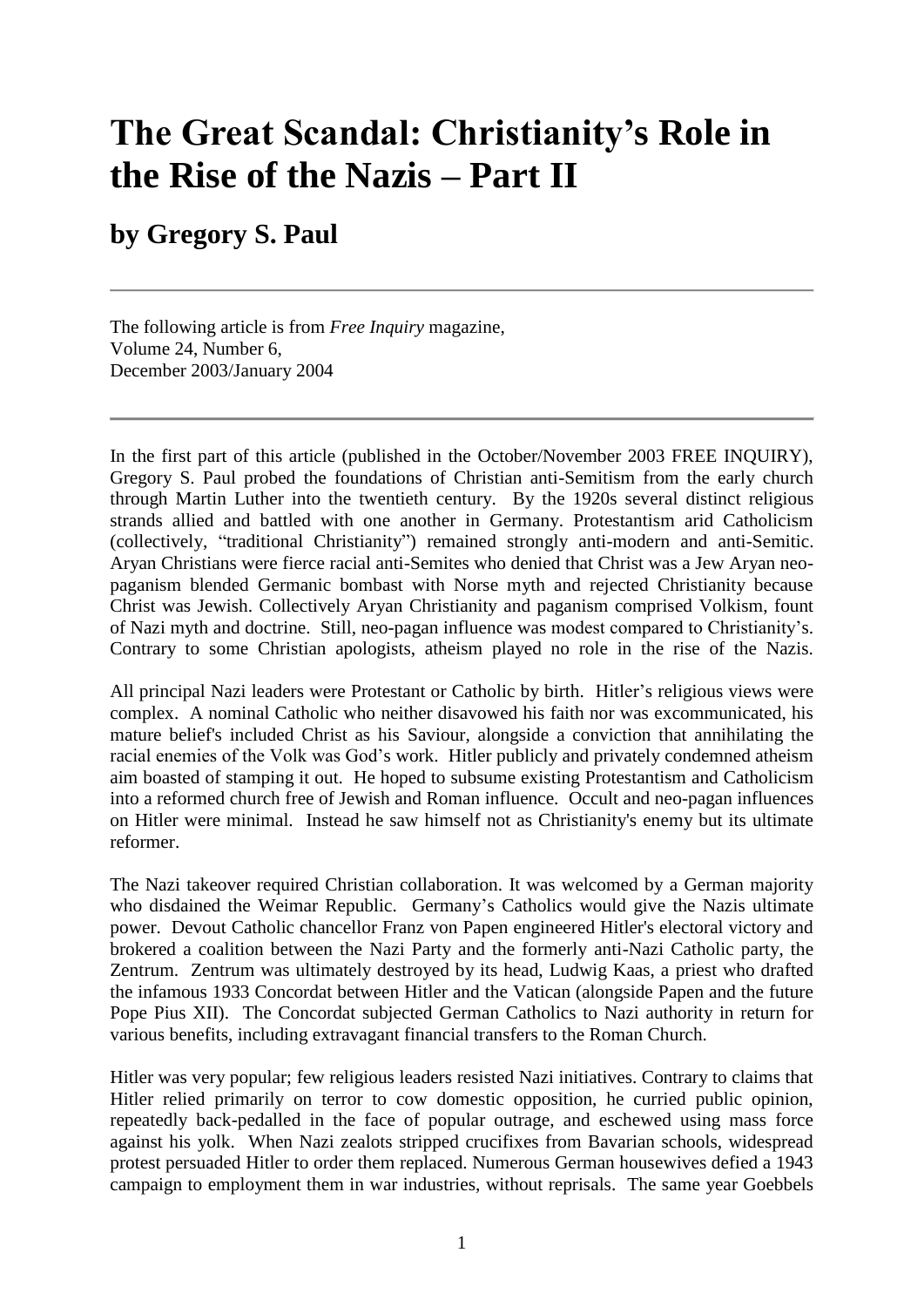detained some two thousand Jewish Berlin men married to Christian women. For a week the Gentile wives stood before the holding centre on the Rosenstrasse chanting. "We want our husbands back!" Fearing public embarrassment, Goebbels and Hitler avoided crushing the protesters as the Jews were released. Meanwhile, despite being Hitler's small dependent ally, the democratic Finnish government firmly refused to cooperate with Nazi wishes to deport the nation's Jews, and none were harmed.

Defenders of Christian behaviour under the Nazis face a dilemma. If Berlin housewives could openly oppose the Fuhrer's racial policies, if wilful Scandinavians could defy the greatest military empire, how much further horror might have been averted had millions of Catholics and Protestants consistently opposed the Nazis?

# **The Gyre of Confusion**

The relationship between Nazis and the churches was schizophrenic at best. Hitler dutifully paid the religious taxes he had instituted while he disparaged and schemed against the clergy those taxes supported. The party that once plucked crosses from schools it had encouraged to teach religion also held rallies in Christian venues blazoned with crosses. Nazi literature frequently set cross and swastika side by side. Then again, Hermann Goering declared that the Nazi stiff-arm should be considered "the only salute to Christ." Some religious schools and monasteries were harassed, even closed, and church property confiscated; others were protected by the regime. The newly crowned Pope Pius XII protested one such round of closings and dabbled in a pint against Hitler's rule. Yet he sent the Fuhrer fawning greetings, and cheerful birthday messages yearly.<sup>1</sup>



*Adolf Hitler with papal nuncio Cardinal Vasalio di Torregrossa.*

Other figures in our narrative exemplify this same confusion. Among the politicians, consider Franz von Papen. A year after helping Hitler to power, he criticized the party and barely escaped with his life. Yet he went on to give the Nazis good service as special minister to Austria, and later as ambassador to strategic Turkey (1939-44). After the war Papen was acquitted at Nuremberg, but convicted by a de-nazification court--the sentence was overturned under pressure from Papen's church.

Among the clergy, consider Bishop Clemens Galen. Often touted as a Hitler opponent, the "Lion of Muenster" was an ardent nationalist who detested democracy and allowed uniformed Schulzstaffel (S.S.) and Sturmabteilung (S.A.) members into his consecration procession. Although he sometimes criticized Aryan racism, Galen offered no response to Kristallnacht,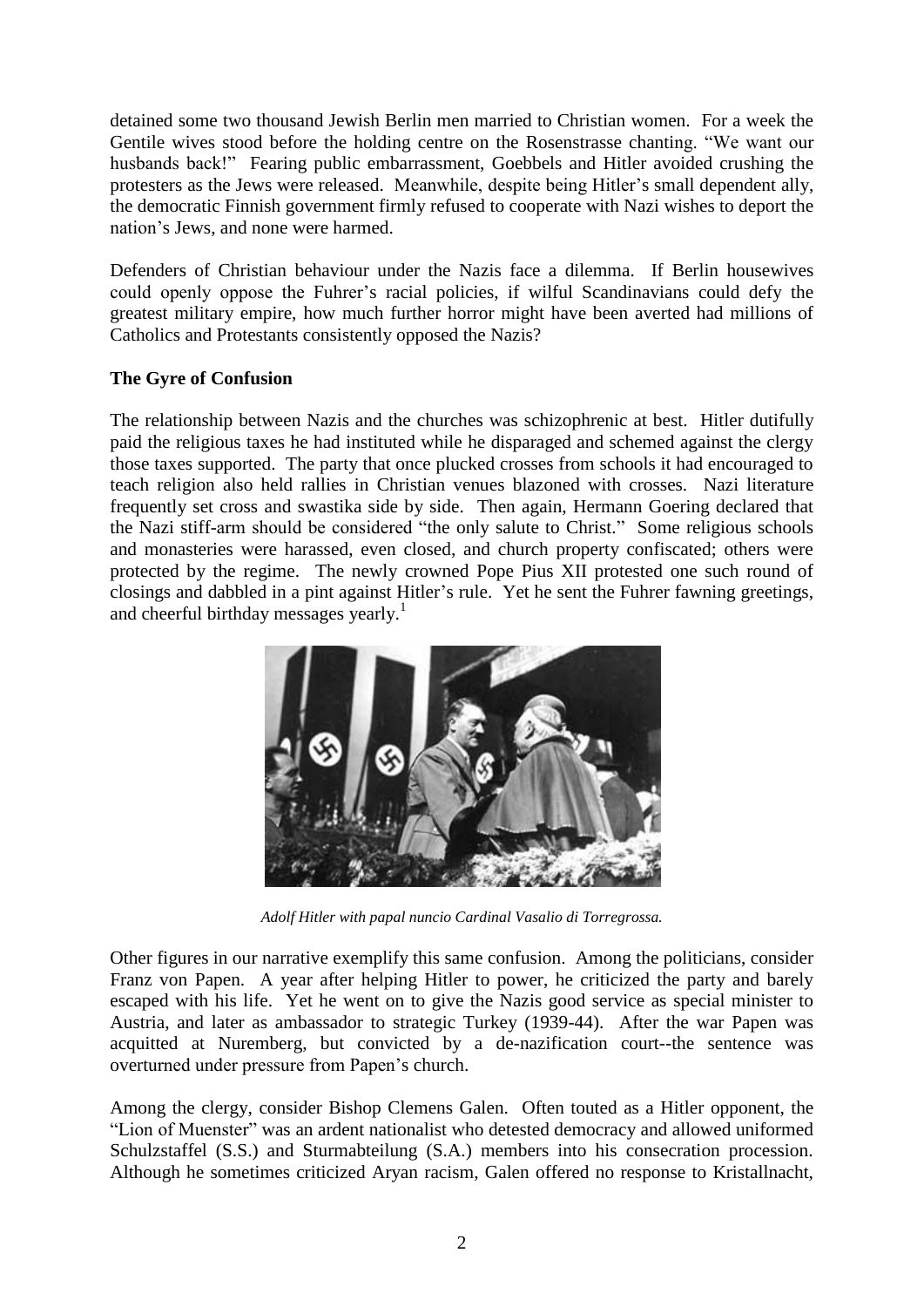and often removed references to Jews when quoting from the Bible. In July and August 1941, he preached three famous sermons against Nazi power, but they focused almost entirely on Gestapo attacks against the church. In one sermon Galen denounced Hitler's euthanasia project, but he never decried the plight of minorities or urged Catholics to aid them. Quite the contrary, he described the Jewish people as "the only one that rejected God's truth, that threw off God's law and so condemned itself to ruin" (a passage Catholic defenders rarely republish) and exhorted Catholics to "fight and die for Germany." Galen never discussed the Holocaust nor objected to Jews being deported from his diocese. In 1943 he gave a pro-war sermon later used by the Nazis to recruit for the S.S. After the war he called the Nuremberg proceedings "show trials."

One feels sympathy for those Germans who questioned the decency of the Nazi regime, as their men of God led them in confusing circles of moral relativity and ethical depravity.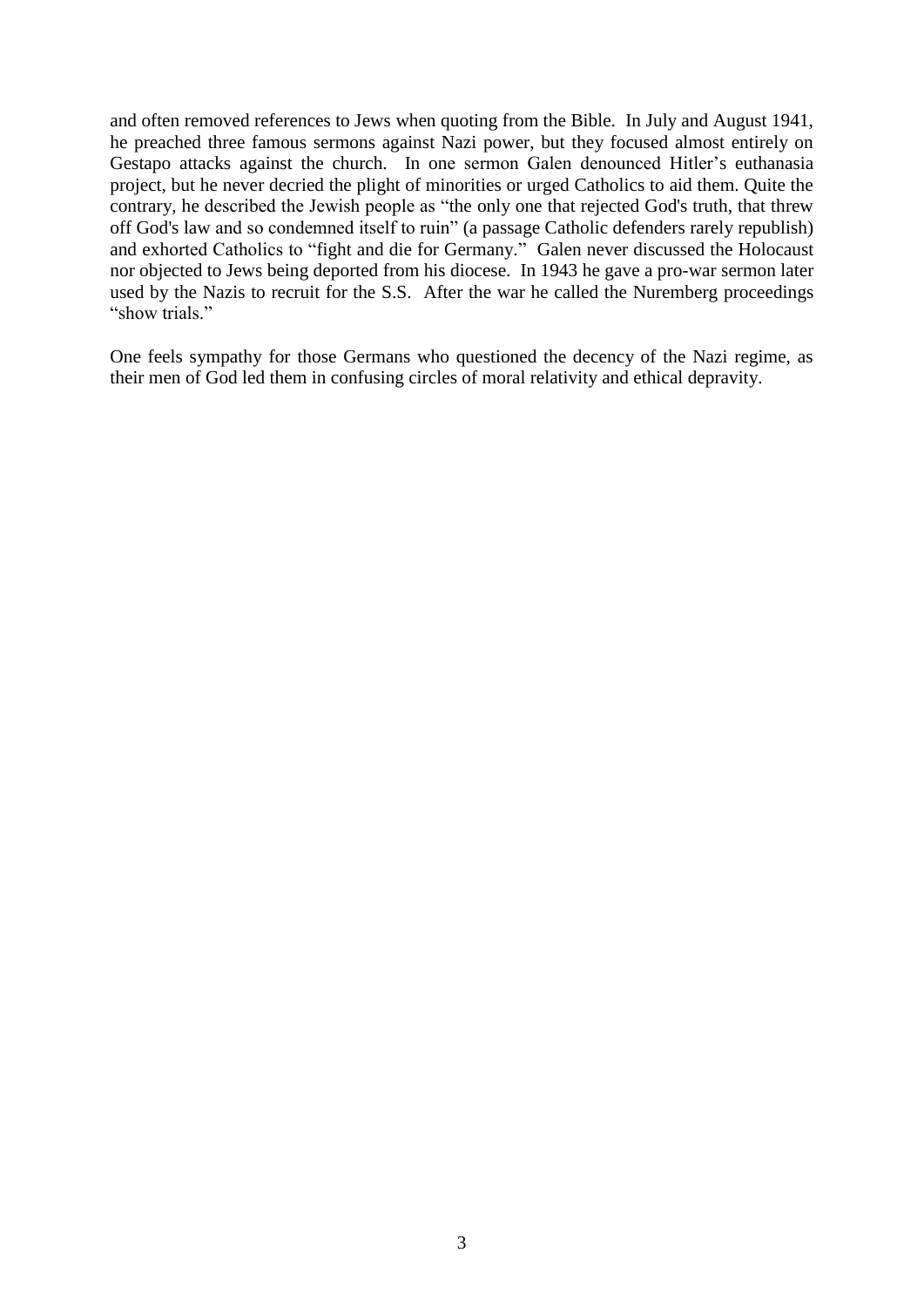#### **The March of Anti-Semitism**

Though Jews had won substantial acceptance in Germany prior to 1933, the Nazis had little difficulty fanning anti-Semitism to pogrom heat. This was possible only because traditional Christianity furnished the foundation Nazi ideologues could build on.<sup>2</sup> If anything, records show, anti-Semitism tended to be higher among more religious Germans.<sup>3</sup> Many Protestant bishops openly supported fascist racial policies, leading to a notorious group proclamation to that effect in 1941. Across Germany, lay Protestants were anti-Semitic in varying degrees: moderates favoured voluntary conversion to solve the "Jewish problem", while Volkish hardliners thought elimination the only way to deal with the Semites.

As for Catholics, the fact that a small minority occasionally rescued Jews no more proves their lack of bigotry than would the sight of Southern segregationists rescuing Blacks from a flood.<sup>4</sup> More telling, as the Holocaust loomed and later raged, Pius XII and the church he ruled went on promulgating the view that Judaism was defective. In the same vein, when Archbishop Bertram voiced opposition to the proposed forced divorce of Catholics and Jews in 1942, he hastened to caution that he was not minimizing the "harmful Jewish influences upon German cultural and national interests."

Apologists point to the hundreds of thousands of Jews saved by valiant Protestant and Catholic clergy throughout occupied Europe, among them the future Pope John XXIII, a true friend to the Jews. Although laudable, the hard truth is that by 1945 eighty percent of Europe's Jews were dead, their community all but cleansed at the hands of people of Christian faith or heritage.

Though ordinary Germans varied in the depth of their racism, most understood that their country had become inconceivably brutal. Much as Americans once mailed postcards of lynchings,<sup>5</sup> Germans hoarded still photos and motion pictures of atrocities in private and official troves. Drawing on this material, Gellately recounts the massive use of slave labour in German war industries. In many locales, sick and deliberately ill-fed slaves were marched to and from work in open view of citizens, who could scarcely avoid seeing the slaves' wretched condition. Survivors recount occasional sympathy and assistance, but the usual reaction of ordinary Germans was indifference, disgust, or hostility.

The Holocaust could not have happened without Hitler. But it also could not have happened without traditional Christianity. Hitler was no Buddhist, nor a secular humanist.

#### **Were Traditional Christian Mass-Murdered?**

Christian defenders assert that believers also faced Nazi persecution for their beliefs. However, the numbers were modest: Thomsett estimates that, over twelve years, about six thousand German clergy were sent to camps, of whom two thousand died.<sup>6</sup> And most or all were targeted for anti-Nazi activities. The scale of this horror pales compared to the ten thousand leftists arrested in Bavaria during just two months in 1933, or the hundreds of thousands killed throughout the Nazi period. As detailed in Part 1 of this article, Hitler valued domestic public opinion and had no wish to exterminate the people from whom he hoped to fashion a purified and reformed Aryan Christian body, free from the influence of Rome or the synagogue.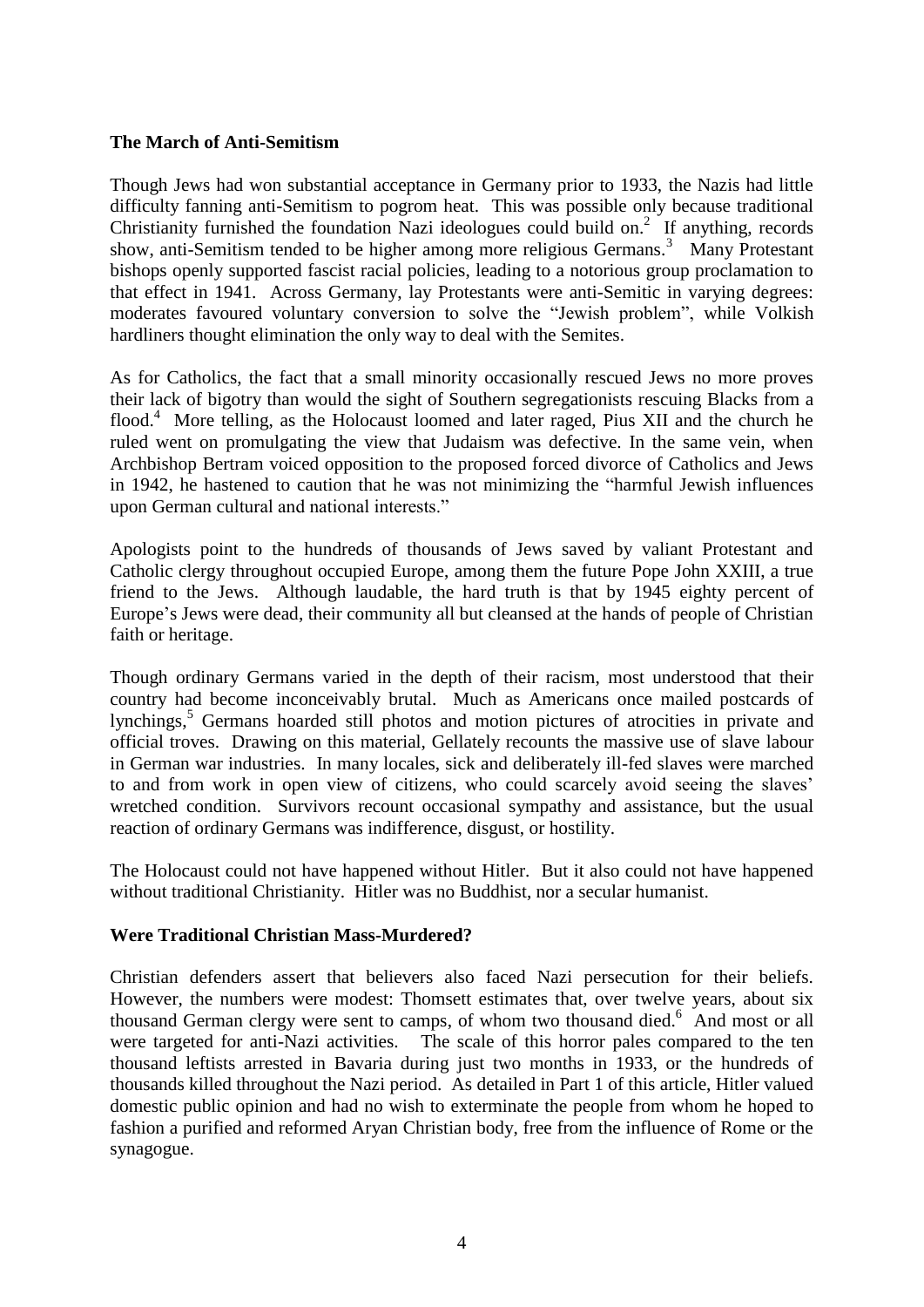Non-traditional Christian groups could face greater peril. Germany's Jehovah's Witnesses were pacifist, pro-Zionist, small enough to be vulnerable – and harshly dealt with. When the quasi-religious White Rose movement blossomed among students in wartime Munich, its leaders were beheaded. (As previously noted. German Mormons and Seventh-day Adventists accommodated the Nazis and were spared.<sup>7</sup>)

On the other hand, traditional Christians of non-Aryan heritage were naked before Nazi brutality. After invading Poland, Hitler ordered most Polish priests liquidated because these Slavic members of the ruling class could help organize resistance. The pope who had negotiated the Concordat was horrified, but his birthday greetings to Hitler continued.

In truth, few observant traditional Christians went to the camps because few offered serious resistance to the regime. Jews are outraged by attempts to memorialize individual Christians lost in the horrific system, since most Catholics and Protestants in the camps were the loathsome administrators and guards. Instead of accusing the Nazis of massacring traditional Christians, they should be charged for their crimes against atheists and freethinkers, who were explicit targets of Nazi oppression and died in the camps in substantial numbers.

# **Follow The Money**

Even more than their racist and anti-enlightened attitudes, Christian authorities had the basest of reasons to cooperate with fascists: money. Stripped of her last papal states in 1925, the Mother Church lay bankrupt until Benito Mussolini came to the rescue. In exchange for the pope's support, Il Duce made an up-front payment equivalent to about two million anti instituted state salaries for the Italian clergy. Best of all, Mussolini restored Vatican City's nationhood. Today's Vatican has its roots in fascist largesse.<sup>8</sup>

But the pope coveted richer booty. How might he tap the far grander wealth of Germany? No German Protestant dictator or Protestant-dominated democracy would pay tribute to Rome; no out-and-out papist could rule Deutschland. Then came the miracle: Hitler, the nonpapist Catholic who inexplicably rose from obscurity to the brink of power and – eyeing the fascist-Catholic concordat in Italy – eagerly sought similar ties with the church. Surely this was God's amazing work.

The result was one of history's richest kickback schemes. The pope gave Hitler legitimacy, his office, and the enforced loyalty of German prelates. In return, one-tenth of the income tax paid by German Catholics would flow from Hitler's treasury to the church accounts.<sup>9</sup> This averaged the equivalent of \$100 million per year, approximately \$1 billion over the life of the Third Reich many times that in today's dollars.<sup>10</sup> Because the grateful pontiffs held the same absolute control over the church's funds that the Fuhrer exercised over the German treasury, it can be fairly said that Pius XI (reigned 1922-1939) and Pius XII (reigned 1939-1958) were on Hitler's payroll.

Nor did Hitler forget his evangelical friends. Ten percent of Protestants' tax payments was diverted to their churches too. Hitler needed no loyalty oaths from Germany's ministers, who realized the equivalent of about \$2 billion over the life of the Reich.

Flush with wealth, the churches invested heavily in fascist enterprises, many of which would manufacture weapons, employ slave labour, or both. $11$  Ironically, as church leaders began to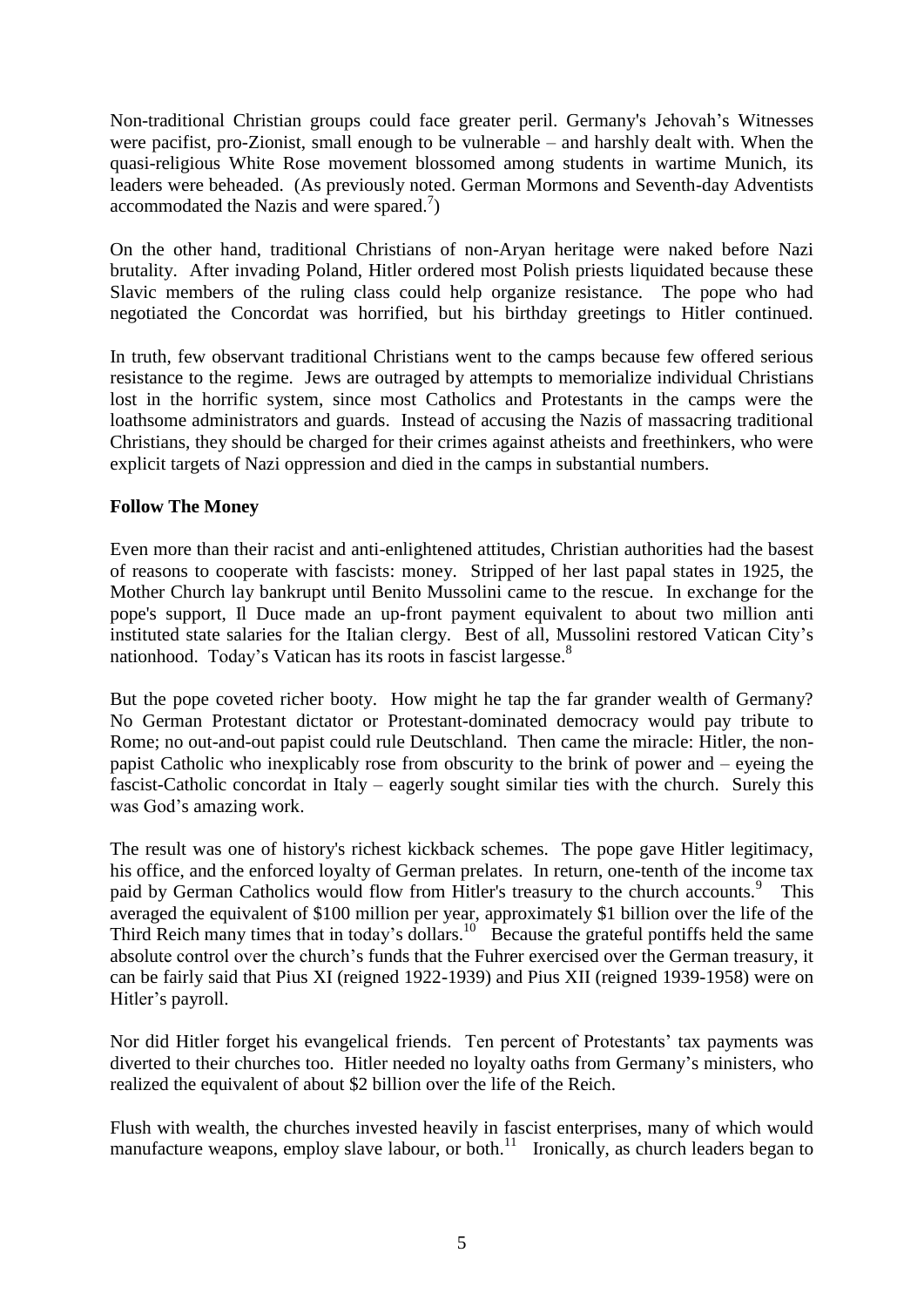act as financiers and brokers, their prejudice against usury, ancient keystone of anti-Semitism, melted away.

It cannot be said too bluntly: a principal reason that traditional Christian clergymen, from the humblest country parson to the popes, so often cooperated with Hitler was that they were being bribed.

# **The Price**

Christendom paid for its avarice. Some 2.5 million European Protestant soldiers and civilians died; the Catholic toll, which included people from other countries where Catholics were not in the minority as they were in Germany, was broadly similar. Perhaps half of all Soviets were Orthodox, and so their Christian dead amounted to fifteen million or more. All told, more than twenty million Christians died. That probably exceeds the toll of non-theists. It far exceeds the Holocaust toll of six million Jews.

And it all could have been prevented had Europe's Christians resolved to put a stop to it.

# **Pius XII and The Holocaust**

How might a meaningful Christian resistance to fascism have come about? It would never arise spontaneously; anti-democratic and anti-Semitic attitudes were too widespread. A united front against fascism would have demanded strong leadership from someone who could make clear in forthright terms what was right and what had to be done: someone who could set an inspiring ethical example and back it with moral power. With nearly half a billion adherents worldwide and a third of Germany's population, the Roman Catholic Church had the potential for enormous influence. Daring action by Plus XI, Pius XII, and other Catholic leaders could have changed history, preserved democracy, and saved millions of lives, furnishing a shining example of Christian morality in action. But that would have meant turning off the fascist money taps.

Apologists make much of Pius XI's 1937 encyclical to German Catholics, which attacked Nazi racism. Yet it never mentioned the Jews. In 1939 Pius XII said Jews had access to God's grace like all others (a point he would repeat in 1943). But he undermined himself, using the same encyclical to reprise the charge that Jews bore guilt for Christ's death. "Blinded by their dream of worldly gain and material success," he proclaimed, Jews deserved "worldly and spiritual ruin."

Catholics obsess over how in one 1942 speech Pius XII included a few sentences condemning the suffering of unnamed innocents. Yet he never identified perpetrators or victims, masking his most public indictment of history's greatest slaughter as a bland statement of general principles. Viewed critically, Pius XII's 1942 Christmas statement was a minimal, ineffectual effort of the kind often made by a conflicted collaborator, who, under intense pressure from the Allies, had to put stone statement on the record. Nor did he revisit the Holocaust, however obliquely, in his Christmas messages of 1943 or 1944 when the killing was at its height. Nor did he instruct the clergy or those who prepared church publications to discontinue traditional attacks on Jews as "Christ-killers". Nor did he take public action to prevent the mass transport to Auschwitz of those Italian Jews not hidden by Catholics.

The Catholic Church controlled the largest, most experienced propaganda machine in the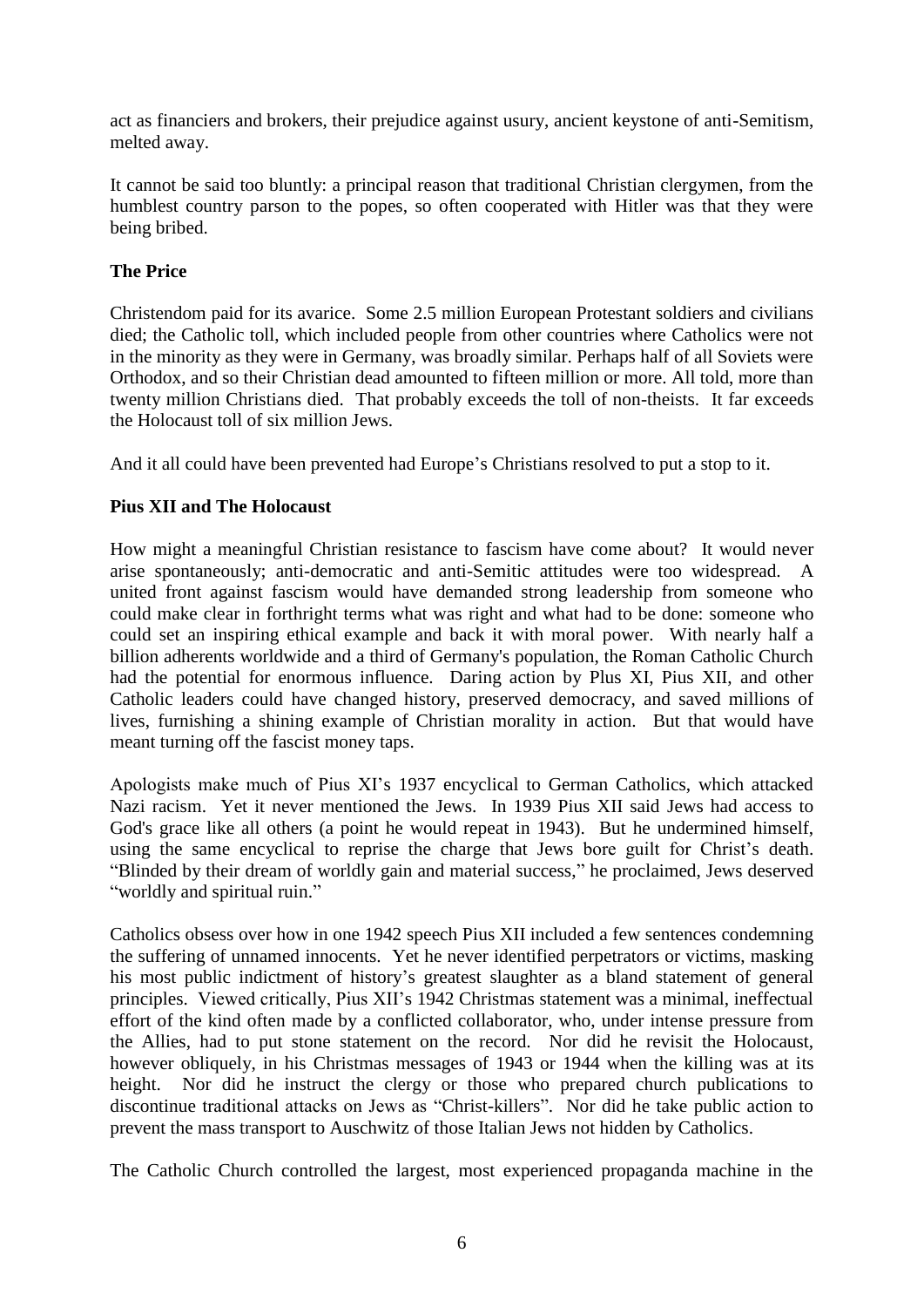world. Every pope understood the importance of ceaseless, drumbeat promulgation of an idea in effective campaigns. Yet so few and so feeble were Vatican thrusts against the Holocaust that apologists must scour the records to glean unconvincing scraps of evidence for Pius XII's good intentions.

Given the extent of Rome's international intelligence apparatus, Pius XII must have known at least in outline what was taking place in the camps. Because of the international breadth of his organization, his neutrality, and his potential as a moral leader he was best positioned to reveal, condemn, and act against the Holocaust. Even if he did everything his defenders contend he did to save hundreds of thousands, the fact remains that the man who considered himself the supreme arbiter of moral values on Earth proved unable to save millions more when he alone had the potential tools to get the job done. But he could not, and did not. Why?

Pius XII failed in part because he feared too much for his flock and its victims, fearing a backlash as lie underestimated the church's power to bend Nazi behaviour. He failed in part because, a seasoned diplomat, he held egotistic dreams of negotiating an end to the war himself. But he also failed because of Catholic doctrine, because he hated democracy as well as Bolshevism, and because he cared too little about Jews and atheists. Most of all, Pius XII failed because his church enjoyed the fascist revenue stream.

# **What If…?**

Imagine not just one Rosenstrasse demonstration, but thousands. Imagine if Germany's Lutheran ministers and Catholic priests had ceaselessly preached anti-anti-Semitism from the pulpits. Imagine if its churches had showed the same resolve as occupied Denmark and Finland.

If Pius XII had worn the Star of David in sympathy with the Jews, the worldwide effect would have been electric. Imagine if Pius XII had called explicitly, incessantly, for equal treatment of Jews and open international inspection of the camps. Imagine if he had consistently demanded the privilege of conducting his own personal inspection of ally camp on two days' notice, with the right to interview inmates without interference. Imagine if he had called Jews and atheists his brothers and sisters, and released an encyclical commanding Catholics to do all they could to aid them.<sup>12</sup> Imagine if he had consistently denounced authoritarianism and aggression, perhaps undertaking a pilgrimage to Berlin to discuss the errant ways of his nominal theological subject, Adolf Hitler. The Nazis would have been tied in knots.

A regime that could not figure out how to handle obstructionist Scandinavians or outraged housewives would have had either to accommodate the pope's demands, or persuade the Italian fascists to put an end to them. The latter course would not only have destroyed Italian fascism's critical relations with the papacy, but outraged the world. Forthright papal defiance would have carried risks, but it could have disabled the Nazi extermination campaign.

Apologists try to deflect such criticisms by arguing that Pius XII was wiser to conduct secretive rescue operations rather than "endangering others with grand public gestures."<sup>13</sup> But great horrors require bolder action to stop them. There was no quiet way to rescue millions being destroyed by a vast machine that could only operate in secrecy; safety for protesters lay precisely in great numbers. The way to minimize both risks and losses was by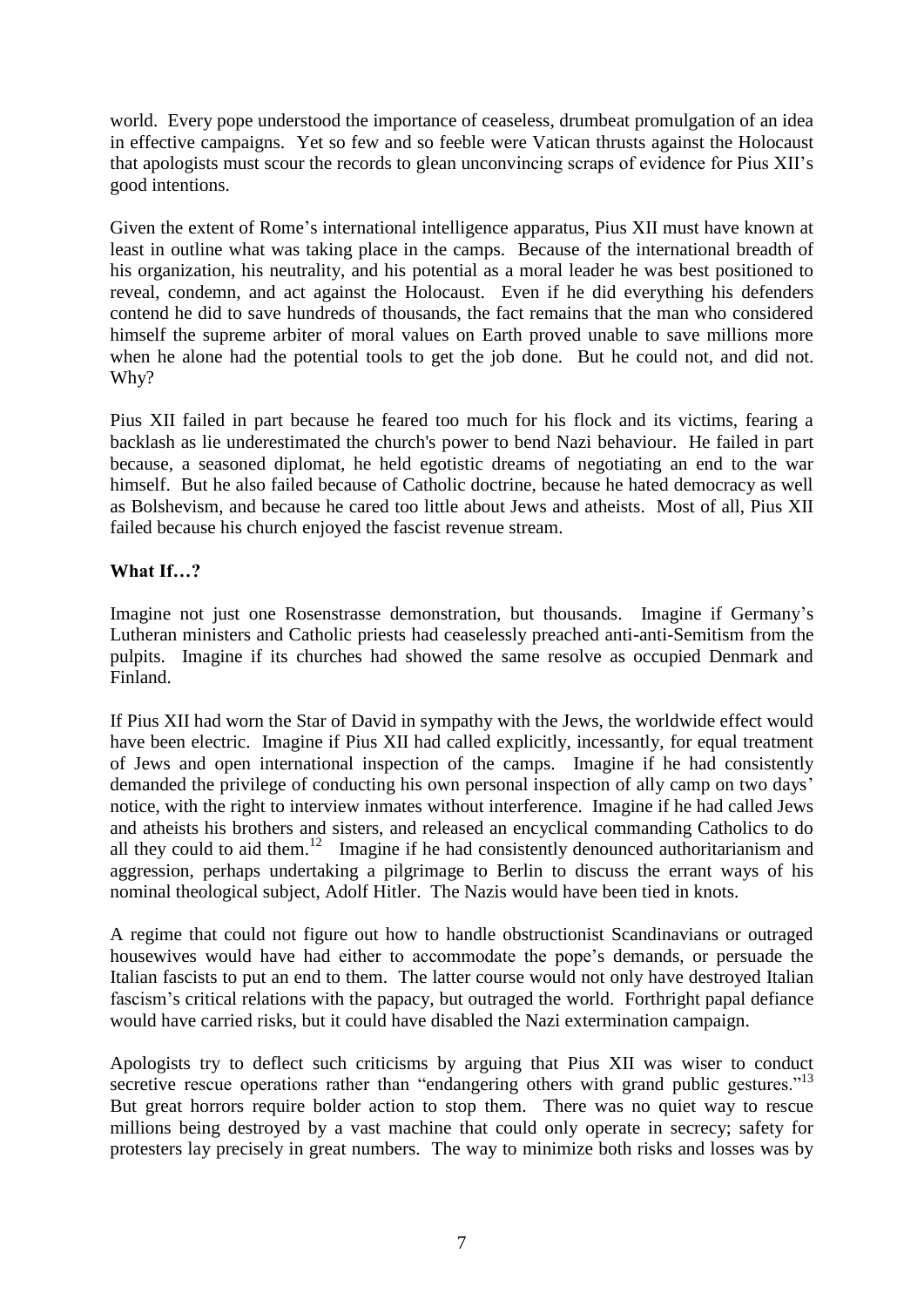just the outspoken public actions that Catholic defender Ronald Rychlak disparaged as "foolish" $^{14}$ 

### **Don't Blame Atheism**

There is blame to spare for the calamity of World War II. Some atheists supported leftist dictatorships; some scientists advocated racial eugenics and otherwise facilitated tyranny. But in no way was Nazism the invention of Europe's atheists. Their influence was severely limited and at most indirect. (To the degree that European atheists tended to support communism, they opposed fascism.) Nazi ideology grew and thrived in a land dominated by Christianity.

Because Nazism has left so horrific a stain on history, Christian apologists struggle to lay its causes in the lap of atheism. This is historical spin of the highest order. Mein Kampf never mentions evolution, Darwin, or Nietzsche. "Science" justified Nazi racism the same way pseudoscience "backs" creationism. Far from atheism spawning a Nazi machine that proceeded to assault Christianity, atheists and their organizations were targeted and destroyed while German churches not only survived, but thrived on Nazi graft. That atheists are not regularly listed with Jews, Roma, homosexuals, and other principal targets of the Holocaust betokens an ongoing injustice.

#### **Blame Theism**

The traffic truth is that top-ranking Nazis, as well as the German multitudes who initially supported them, were products of a traditional Christian culture that had eagerly rejected the brief Weimar experiment. It is especially meaningful that the Nazis most responsible for the Holocaust – Hitler, Himmler, Heydrich and Hoess – all came from conservative Catholic households, steeped in obedience to clerical authority and reflexive anti-Semitism. All of the Nazi leaders were theists, whether Catholic, Protestant or Aryan. Hitler's grandiose schemes flowed from a fanatical religious worldview. Mein Kampf is a creationist tract that repeatedly cites providence, the eternal creator, almighty lord, God and Christ as the divine power that made most non-Aryans soulless sub-humans suitable only for slavery, or worse.<sup>15</sup> It cannot be overemphasized that to believe that Jews were subhuman, yet ingenious enough to take over the world, was conceivable only if one regarded them as the product of diabolical supernatural forces, a concept beyond the reach of "scientific" anti-Semitism. The Holocaust was as much an act of faith as the attacks of 9/11.

A movement is best judged not by its doctrines or the goodness of its minority but by the actions of its majority. Apologists contend that Christians failed to oppose fascism because they did not understand its true intentions or feared liquidation if they spoke out. Although sometimes true, most Continental Christians accepted, even favoured, fascism because they approved of right-wing authoritarianism, approved of Nazi racial policies as they understood them, or felt that fascism's benefits outweighed the sufferings of Jews and other social outcasts. So extensive was Christian collaboration that efforts to oppose Nazism by atheists and other minorities were crushed.

We should not be surprised that a strongly Protestant and Catholic culture could so readily accommodate profound evil. Christian morality springs from the Bible, a collection of texts written by tribal peoples with primitive moral codes. From it we receive the doctrines that there is only one truth, that dissent is heresy, that slavery is acceptable. Democracy is foreign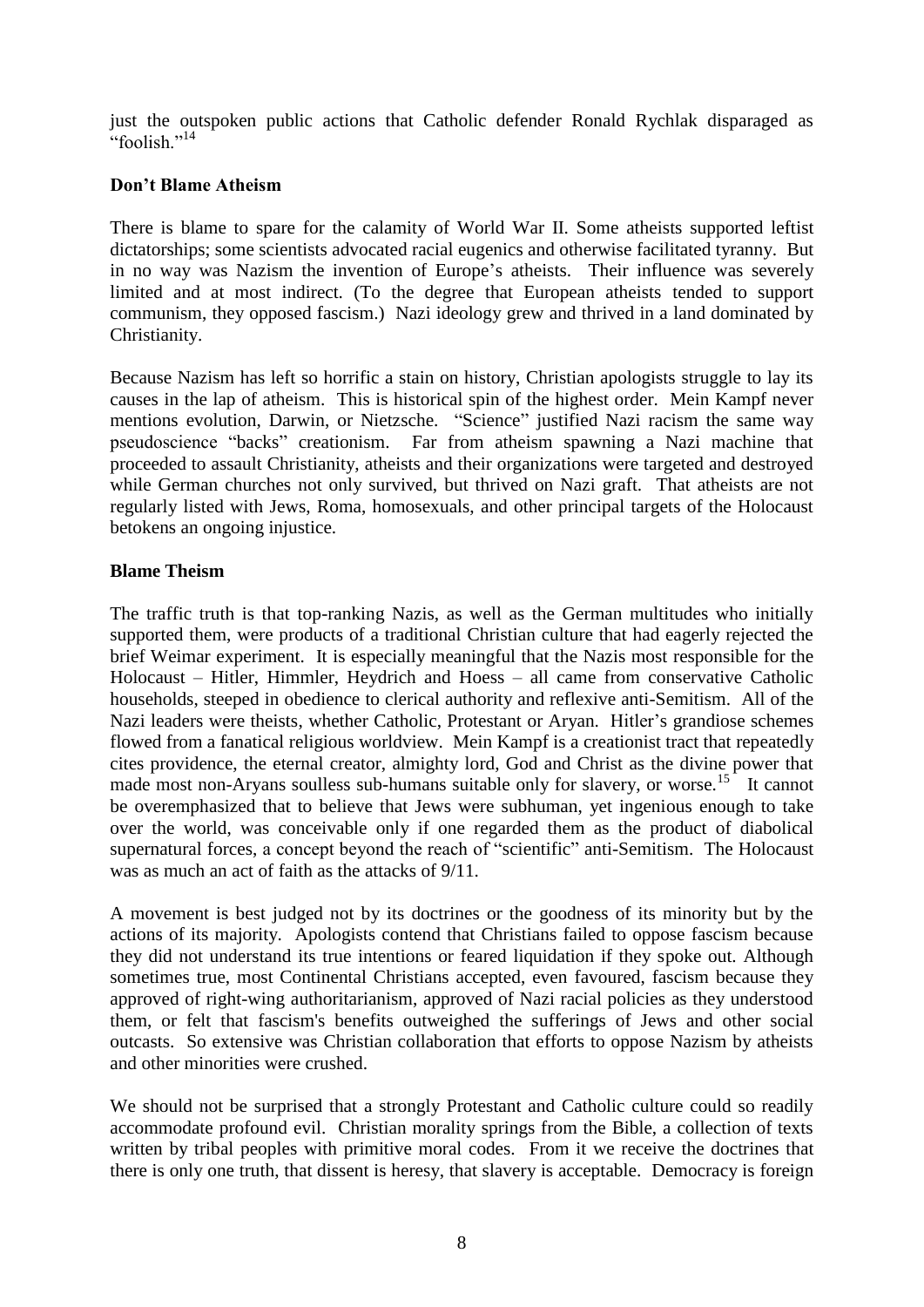to any biblical tradition, while Scripture abounds with "final solutions" in which God brutally slaughters whole populations. Moses and Joshua are explicitly portrayed as committing genocide at God's behest.<sup>16</sup> Nazi propagandists could hardly cite Jewish scripture to justify their actions, but Old Testament tales of conquest influenced Hitler, who privately cited them as a guide to his own methods.

By comparison with the Old Testament, the New calls for brotherhood – but only in a doctrinal context that segregates human souls into categories of "us" and "them", the former destined for a loving but tyrannical utopia, the latter for eternal torment.

Beyond the Bible, traditional and Aryan Christians could draw on long-standing Germanic-Christian traditions of aggression, authoritarianism, and anti-Semitism. Who could oppose Jew-hating if the greatest Christian reformer (Luther) promoted it and the greatest Christian church practiced it?

Tribal and tyrannical, Nazism could thrive in a Christian culture whose obsolete doctrines provided a subtle but pervasive socio-moral tradition of mass violence and theft as a way to deal with opponents of the one true utopia. Hitler stands as the ultimate example of the dangers of education in the Bible and Christian history.

# **Consequences**

The world wars and the Holocaust gave Europe a spiritual shock that drove the continent to break with faith at last. Only about a quarter of today's Europeans remain devoutly Christian; a like number doubt the existence of any higher power Demographic indicators favour continued secularization.<sup>17</sup> Secular forces, not the churches, are associated with resistance to fascism and anti-Semitism in the European mind. It is therefore not surprising that across today's remarkably de-Christianized, modernistic, democratic, tolerant, and hedonistic Europe, biblical-scale atrocities are limited to those enclaves where religion remains strong.<sup>18</sup> Less affected by the darker side of Christian doctrine and history – and hence less cognizant of them – the United States remains the only first-world nation to retain a level of religious belief seen otherwise only in the third world.<sup>19</sup>

After decades of refusal, the Vatican is claiming that it will release more of its Nazi-era records. This begs the question why an organization claiming nothing to hide and much to be proud of has not always followed a fully open-door policy for historical records and current accounts. Protestant involvement in fascism also demands further historical inquiry across the board, there is a critical need for objective, non-polemical research into a subject that has too long been "off limits": the role of European religion in facilitating the rise of the Nazis.

If, as some apologists still claim, German Christians did the best they could, they were remarkably impotent and corruptible, the more so since courageous exposure of and opposition to Nazi atrocities could likely have ended them. The great scandal overturns Christian tales of heroic resistance to fascism and their claims to large-scale victimhood. The claim that their faith is the best and only path toward a just society is forever refuted.

The complete compilation of excerpts from material linking Christianity and Nazism (featured in sidebars here) is available on the Web at www.secularhumanism.org/text excerpts. Tim Binga, director of the Centre for Inquiry Libraries, contributed additional research in the preparation of this article.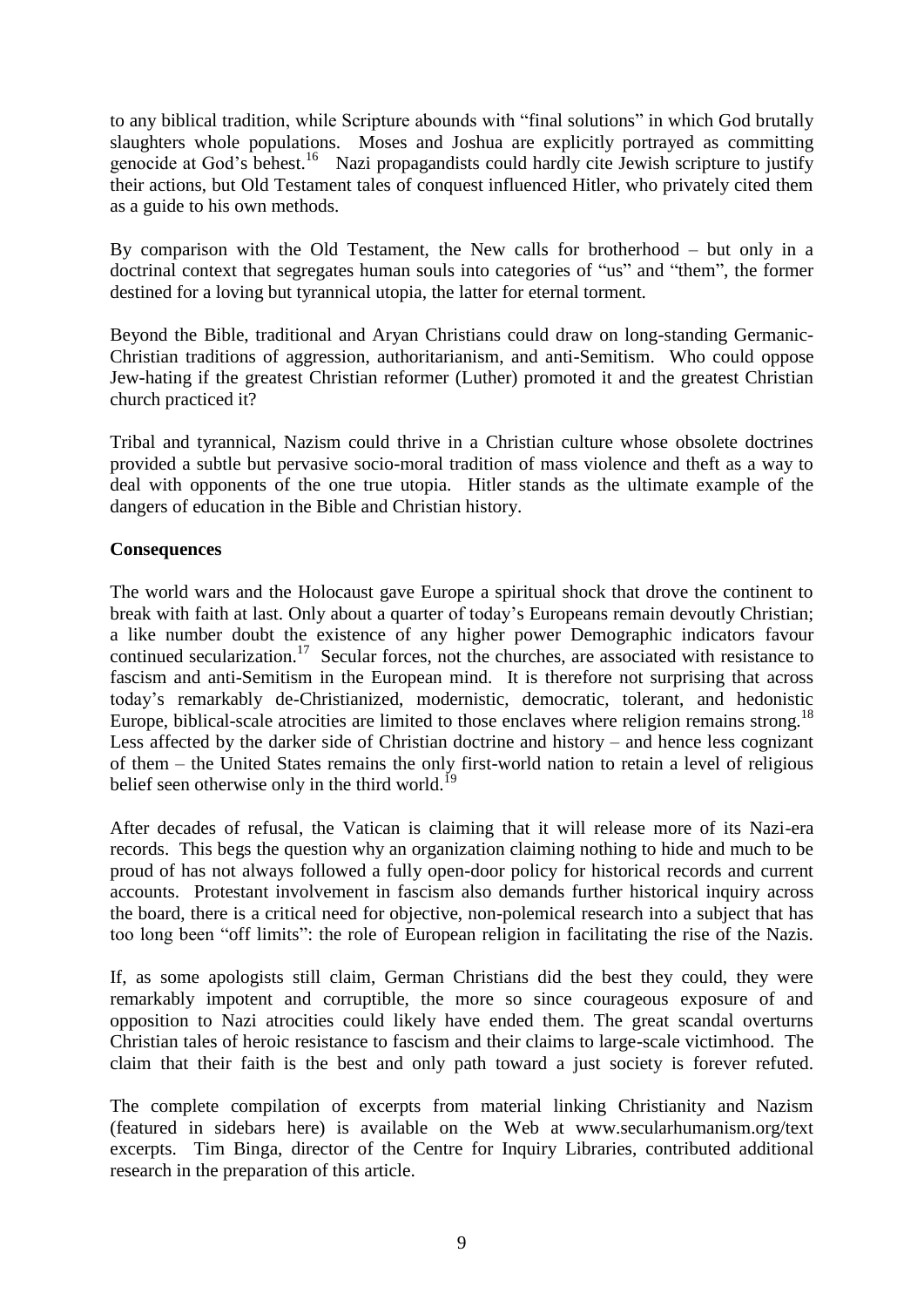**Editor's note:** The cover photo of the October/November 2003 Free Inquiry showed, from left to right, Adult Hitler, Catholic Abbot Albanus Schachleiter and Protestant Bishop Ludwig Muller at a Nazi rally. Bildarchiv is a German photo archive.

Gregory S. Paul is an independent evolutionary scientist and palaeontologist with interests in the relationship between science and religion. His books include Dinosaurs of the Air (Johns Hopkins University Press) and Beyond Humanity (co-author Earl Cox, Charles River Media, 1996) financial transfers to the Roman Church.

**Notes**

 $\overline{a}$ 

3 See Gellately also Sarah Gordon: *Hitler, Germans and the "Jewish Question"*, (Princeton: Princeton University Press. 1984), p. 260.

<sup>4</sup> One priest who rescued Jews told them he disliked them but that rescuing them was "the Christian thing" to do. Marthe Cohn, *Behind Enemy Lines*, (New York: Harmony, 2002

5 Philip Dray, *At the Hands of Persons Unknown: The Lynching of Black America* (New York: Random House. 2002).

<sup>6</sup> See Michael Thomsett, *The German Opposition to Hitler*, (Jefferson: McFarland & Co. 1997), p.67.

7 See Christine Elizabeth King, *The Nazi State and the New Religions*, (New York: Edwin Mellen Press, 1982), pp.89-119.

<sup>8</sup> See Paul Williams, *The Vatican Exposed: Money, Murder and the Mafia*, (Amherst, N.Y.: Prometheus Books, 2003), pp.15-32.

<sup>9</sup> This religious tax continues to be collected and distributed to this day (about \$8 billion yearly to all sects) though increasing numbers of Germans opt out by stating no denomination.

<sup>10</sup> Williams, op. cit.

<sup>11</sup> Williams, op, cit.

<sup>12</sup> In her Bishop von Galen: German Catholicism and National Socialism (New Haven: Yale University Press, 2002), Beth Griech-Polelle wonders whether Pius XII feared that his

<sup>&</sup>lt;sup>1</sup> See Ian Kershaw, *Hitler: 1889-1936: Hubris*, (New York: W W Norton, 1998); Kershaw, *Hitler: 1936-1945: Nemesis*, (London: Allen Lane, 2000), and Robert Gellately, *Backing Hitler: Consent and Coercion in Nazi Germany*, (Oxford: Oxford University Press, 2001).

<sup>2</sup> See James Carroll, *Constantine's Sword: The Church and the Jews* (New York: Houghton Mifflin, 2001).